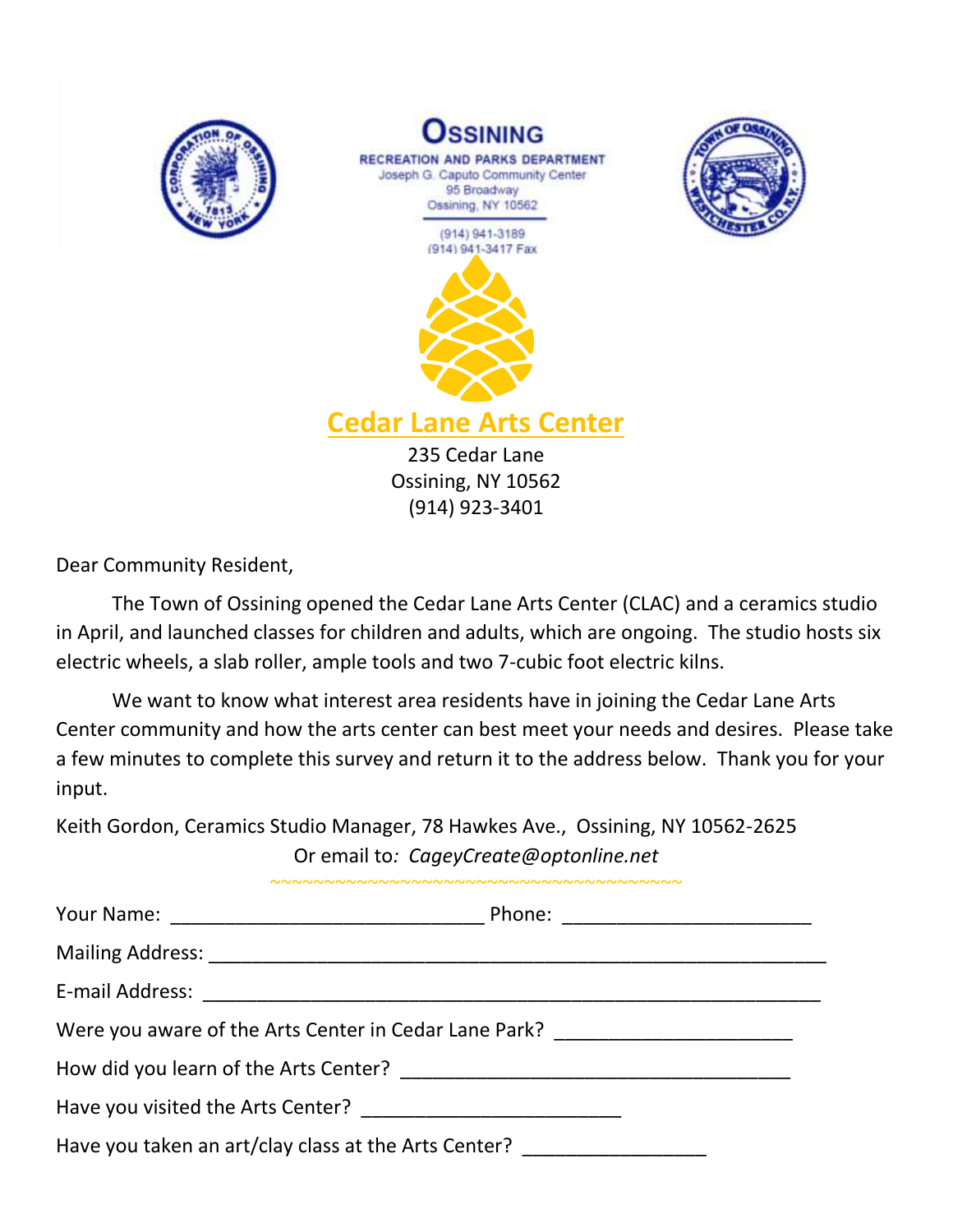| Do you or a family member currently make art? _____ Who? _______________________                                                                                                                             | What |
|--------------------------------------------------------------------------------------------------------------------------------------------------------------------------------------------------------------|------|
| Would you like to see adult painting and/or multimedia art offered? _____________                                                                                                                            |      |
| Where do you make art? [_] Home, [_] School, [_] Other: ________________________                                                                                                                             |      |
| Have you ever made art or functional pots in clay? ______ How recently? __________                                                                                                                           |      |
| Do you currently work with clay? _____ Where? __________________________________                                                                                                                             |      |
| Your primary clay method: [10] Hand building, [10] Wheel throwing, [10] Sculpting                                                                                                                            |      |
| Preferred type of clay: [_] Stoneware, [_] Porcelain, [_] Raku                                                                                                                                               |      |
| Firing range: [_] Lowfire (cone 04), [_] Mid-range (cone 6), [_] High (cone 10)                                                                                                                              |      |
| Firing: [ ] Oxidation (electric), [ ] Reduction, [ ] Raku, [ ] Pit/Barrell                                                                                                                                   |      |
| How many years have you worked in clay? __                                                                                                                                                                   |      |
| Do you currently take clay classes? ___ If yes, where? _________________________                                                                                                                             |      |
| CLAC currently holds a Beginner Adult class on Mondays from 6:30-9:00 p.m., @ \$240 for 8<br>sessions. Are you interested in taking such a class? _____ If so, what is your best class time?                 |      |
| CLAC currently holds an <b>Intermediate Adult</b> class on Tuesdays from 6:30-9:00 p.m., @ \$240<br>for 8 sessions. Are you interested in taking such a class? _____ If so, what is your best class<br>time? |      |
| Would you prefer to give clay a try at a 1-3 session introduction experience before taking<br>longer multi-session classes?                                                                                  |      |
|                                                                                                                                                                                                              |      |
| Are you interested in taking day-long or multi-day workshops at CLAC? _____                                                                                                                                  |      |
|                                                                                                                                                                                                              |      |
| Are you interested in teaching a clay or other art workshop or class? __ Describe what you                                                                                                                   |      |
|                                                                                                                                                                                                              |      |

Would you like to join periodic raku or alternative group firings? \_\_\_\_

CLAC currently holds a drop-in **Open Studio** for class students and others on Sundays from 9:00 a.m. - Noon. Are you interested in independent studio access? \_\_\_